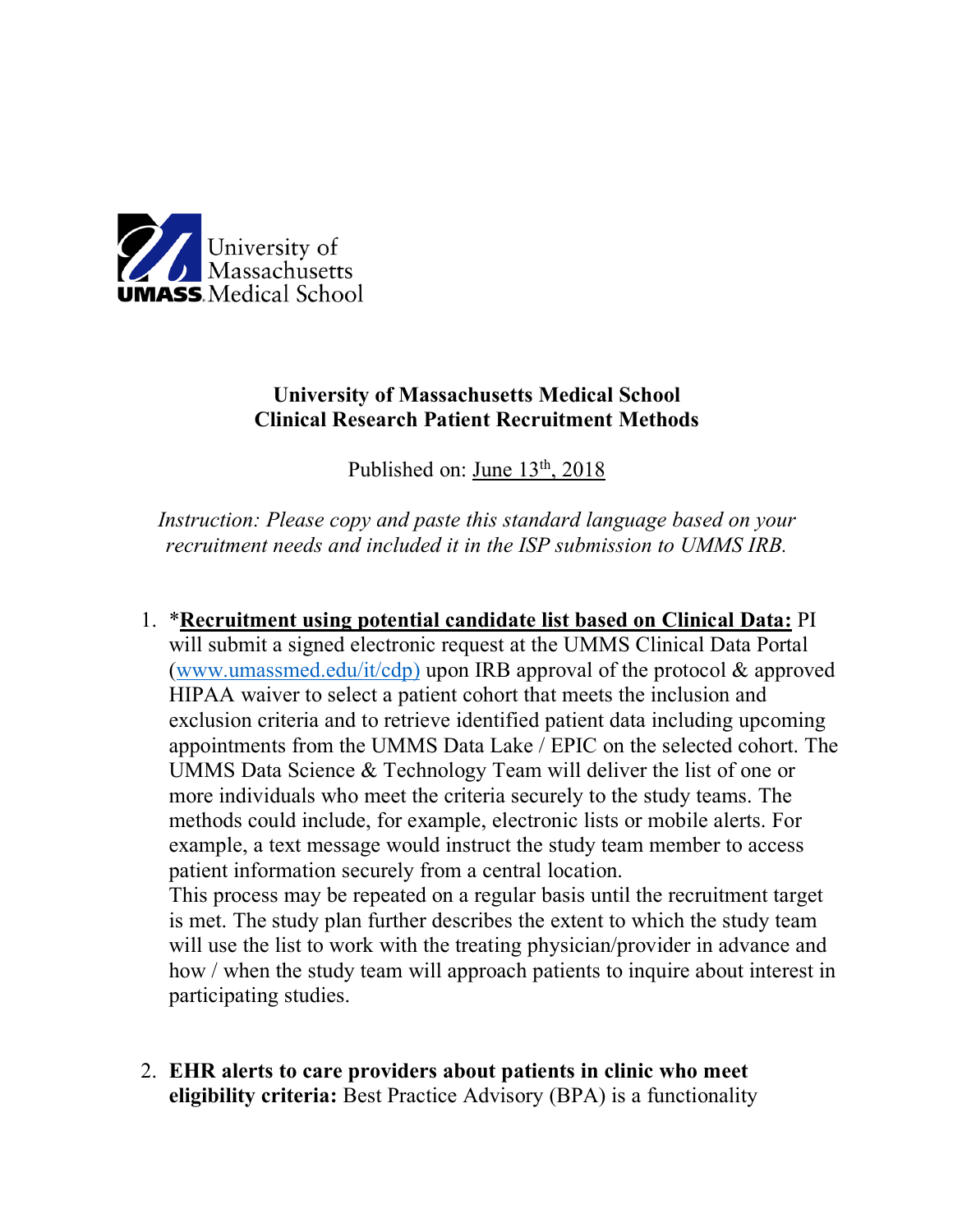available in Epic (UMMHC's Electronic Medical Record system). BPAs can be used to assist in patient recruitment. PI will submit a signed electronic request at the UMMS Clinical Data Portal (www.umassmed.edu/it/cdp) upon IRB approval of the protocol & approved HIPAA waiver to select a patient cohort that meets the inclusion and exclusion criteria and to retrieve identified patient data including upcoming appointments from the UMMS Data Lake / EPIC on the selected cohort. The UMMS Data Science & Technology Team will deliver the list of one or more individuals who meet the criteria securely to the study teams. Upon the verification by the study team, the UMMS Data Science & Technology Team will deliver the list securely to UMMHC EPIC builders. The patient list will then be securely uploaded to Epic.

- A. BPA will be implemented to send the message/alert to the treating provider during the patient encounter to enable the provider to alert the patient about the research and provide study team contact information. When the target recruitment is achieved, BPA will be stopped.
- B. BPA will be implemented to send the message/alert to the treating provider during the encounter to enable the provider to alert the patient about the research. The provider passes patient contact information via the authorization to contact form provided by the study team (https://www.umassmed.edu/ccts/irb/forms\_templates/). When the target recruitment is achieved, BPA will be stopped.
- C. BPA will be implemented to send the message/alert to the study team. This process may be repeated on a regular basis until the recruitment target is met. The study plan further describes the extent to which the study team will use the list to work with the treating physician/provider in advance and how / when the study team will approach patients to inquire about interest in participating studies.

To avoid potential distraction for the physicians (physician fatigue),  $2A \&$ 2B will be used only in very difficult to recruit studies or studies that require real time recruitment.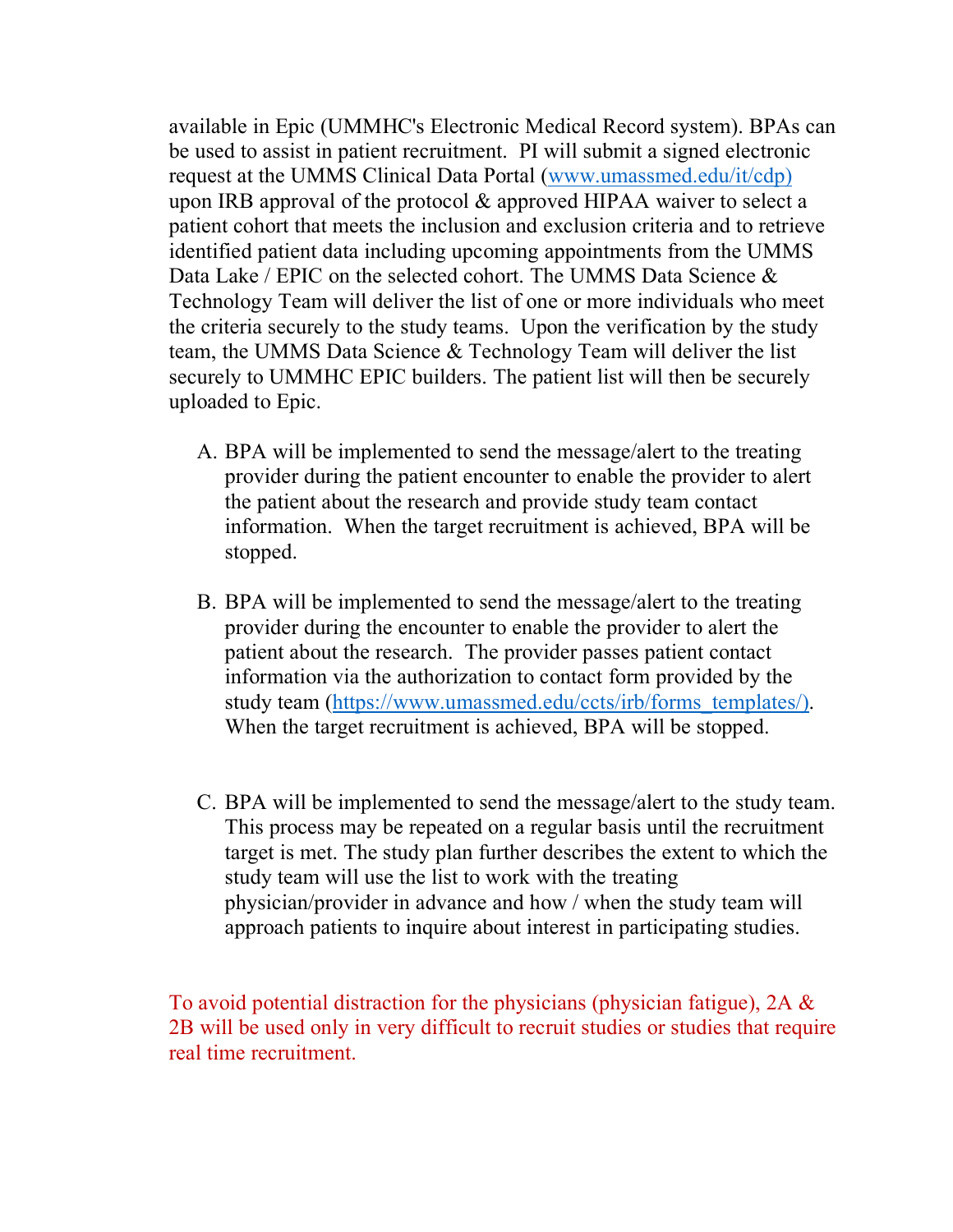## 3. \* **Use of EHR patient portals to notify patients of research**

**opportunities**: MyChart is Epic's patient portal where the patient may sign up and participate in managing his/her health care. MyChart can also be used in assisting in patient recruitment. PI will submit a signed electronic request at the UMMS Clinical Data Portal (www.umassmed.edu/it/cdp) upon IRB approval of the protocol & approved HIPAA waiver to patient cohort that meet the inclusion and exclusion criteria and retrieve identified patient data including upcoming appointments from the UMMS Data Lake or using EPIC tools on the selected cohort. The UMMS Data Science & Technology Team will deliver the list securely to UMMHC EPIC builders. Potential patients will see the following message in their MyChart portal:

*Dear (Patient Name),*

*I would like to let you know about a research study being offered at the UMASS Medical School. The purpose of this study is (Study Purpose in about 6 words- no jargon). My study team will be reaching out to (eligibility gender) who are (eligibility age range) years of age to see if they are eligible and if they choose to participate in the research study. If you DO NOT want to be contacted about this research study please contact (Study Team Contact Name) at (Phone Number) OR (E-Mail Address).*

*If you do not call or e-mail (in time frame or by actual date), my study team member may call you to describe the research study in more detail and answer any questions you may have. Participation in research is always voluntary, and you do not have to participate unless you want to.* 

*If you are interested in learning more about the research study or have any questions, please e-mail or call the telephone number listed above to speak with a member of my study team.*

*Thanks for your consideration, (PI Signature)*

When the target recruitment is achieved, the message will be removed.

## **(Please note: Exact MyChart recruitment language needs to be submitted and approved by UMMS IRB.)**